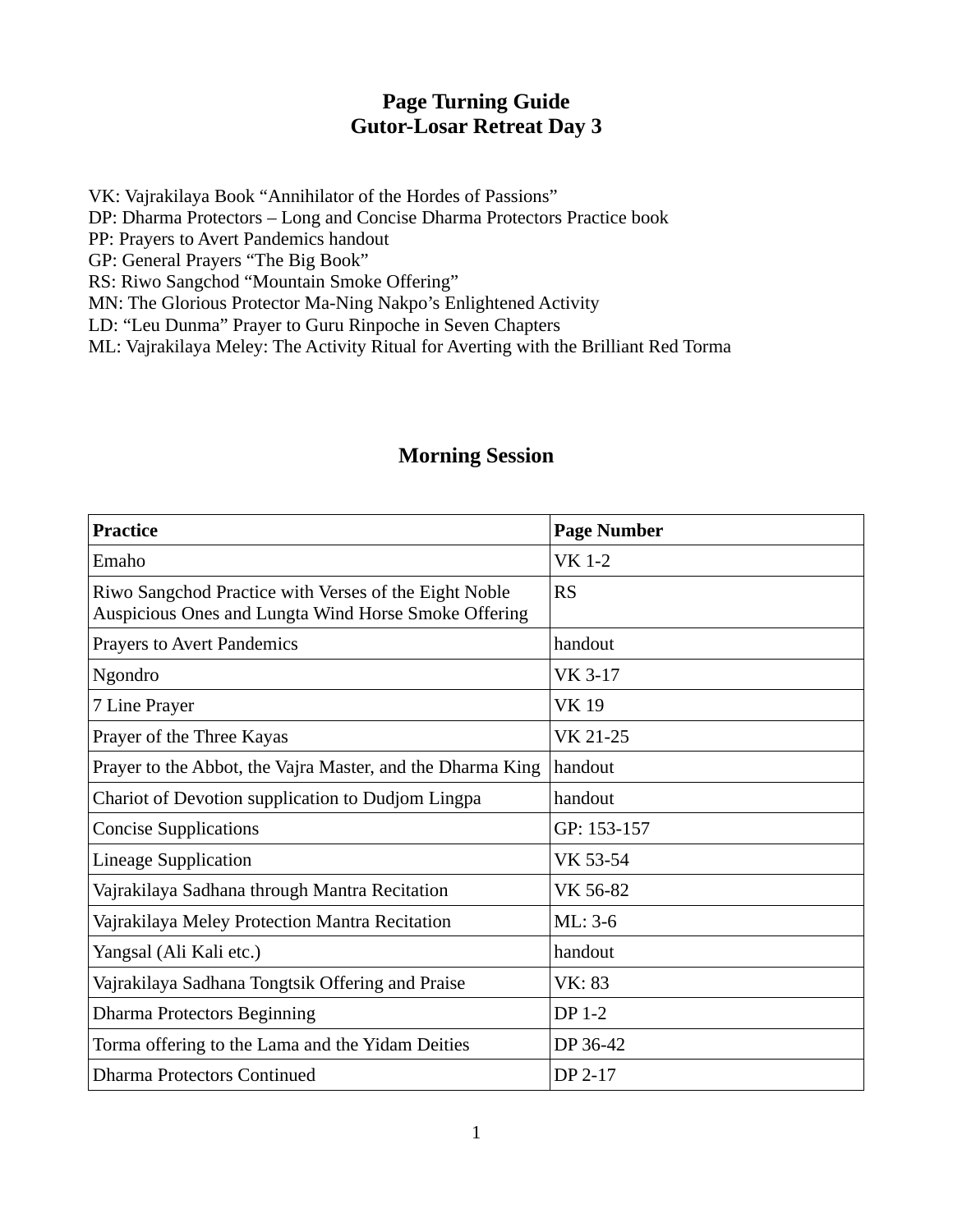| Maning                       | $MN$ 1-29  |
|------------------------------|------------|
| Ekajati                      | DP 146-151 |
| Long Shenpa                  | DP 55-78   |
| <b>Session Break prayers</b> | handout    |

# **Afternoon Session**

| Practice                                   | <b>Page Number</b> |
|--------------------------------------------|--------------------|
| <b>Blessing the Fulfillment Substances</b> | handout            |
| Long Shenpa Fulfillment                    | DP 78-85           |
| <b>Shenpa Accumulations</b>                | DP 108-109, 127    |
| Long Shenpa Conclusion                     | DP 85-90           |
| Vajrakilaya Protectors                     | DP: 43-50          |
| <b>Concise Protector Prayers</b>           | GP: 177-207        |
| Terdak Zhidak                              | DP: 17-23          |
| <b>Maning Fulfillment</b>                  | MN: 29-36          |
| Damchen Chitor Confession                  | handout            |
| <b>Requesting Enlightened Activity</b>     | GP: 209-228        |
| Leu Dunma Chapters One through Six         | LD 14-110          |
| <b>Session Break prayers</b>               | handout            |

#### Short Break

| <b>Butter Lamp Offering Prayers</b> | GP: 255-258 |
|-------------------------------------|-------------|
| <b>Concise Troma Confession</b>     | VK: 123-124 |
| Sadhana Tsok                        | VK: 125-134 |
| Dorje Drolo Kangwa                  | VK: 137-147 |
| Yingkyi Bendhar                     | VK: 135-136 |
| <b>Tsok Khang Dechen</b>            | VK: 149-152 |
| Leymon Tendrel                      | VK: 153-154 |